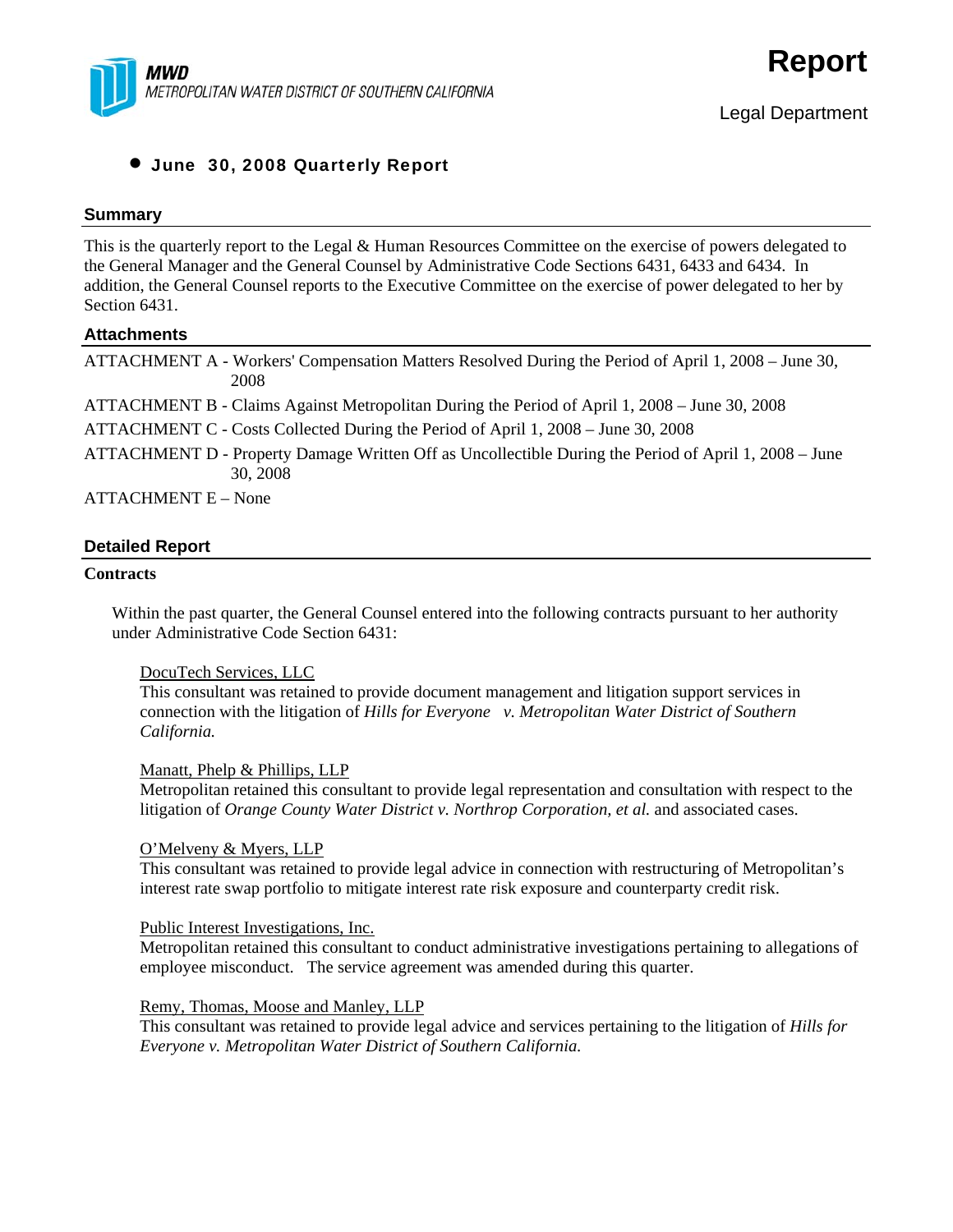### Ryan & Associates

Metropolitan retained this consultant to provide legal services in the field of commercial real estate, particularly in the area of commercial leasing. The service agreement was amended during this quarter.

#### Trussell Technologies, Inc.

This consultant was retained to provide technical expert services in wastewater treatment processes in connection with the Sacramento Regional County Sanitation District's wastewater discharges that degrade Delta water quality.

### **Claims**

- 1. Between April 1, 2008 and June 30, 2008, Metropolitan initiated, compromised, settled, or otherwise disposed of the following claims:
	- a. Litigated Claims By and Against Third Parties

During the past quarter, Metropolitan did not initiate compromise, settle, or otherwise dispose of any litigated claim by and against third parties.

- b. Workers' Compensation Matters The workers' compensation claims settled by the General Manager and the General Counsel within the past quarter are reported in Attachment A.
- c. Other Claims By and Against Third Parties Non-litigated third party claims settled by the General Manager and the General Counsel within the past quarter are reported in Attachment B.
- d. SB 90 Claims During the past quarter, Metropolitan did not submit any SB 90 claims for reimbursement for statemandated costs.
- e. Separation Agreements Metropolitan did not execute any separation agreement during this period.
- 2. Costs collected for claims during the past quarter are reported in Attachment C.
- 3. Property Damage Claims declared uncollectible by the General Manager within the past quarter are reported in Attachment D.
- 4. During the quarter, no Accounts Receivable were written off as uncollectible.

BLA # 6233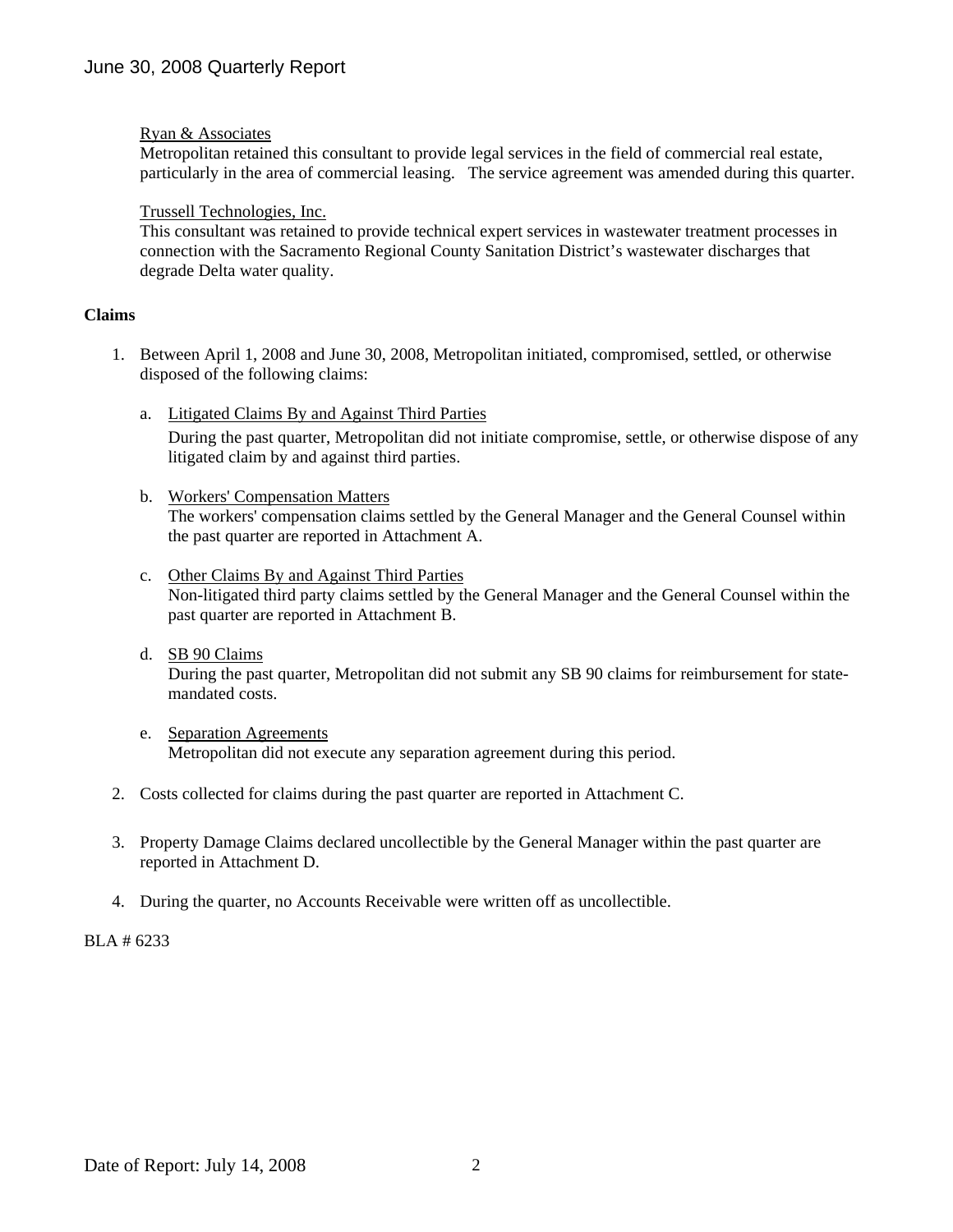## **ATTACHMENT A**  Workers' Compensation Matters Resolved During the Period of April 1, 2008 – June 30, 2008

| <b>Classification</b>               | <b>Control No.</b> | Date of Injury | <b>Amount of</b><br><b>Settlement</b> | <b>Nature of Injury</b>                           | <b>Basis for Settlement</b>                                                                                  |
|-------------------------------------|--------------------|----------------|---------------------------------------|---------------------------------------------------|--------------------------------------------------------------------------------------------------------------|
| Maintenance<br>Mechanic             | 2005-0411-0490     | 4/6/05         | \$60,000.00                           | Left ear, bilateral hearing loss,                 | Compromise and release, negotiated settlement                                                                |
|                                     | 2006-0620-0668     | $6/15/06$ CT** |                                       | right shoulder                                    | of all claims, all issues.                                                                                   |
|                                     | 2007-0228-0461     | 2/27/07        |                                       |                                                   |                                                                                                              |
| Administrative                      | 2001-0306-0520     | 3/6/01         | \$21,802.50                           | Lower back                                        | Stipulated settlement of claim for "new &                                                                    |
| Secretary                           | 2001-1127-0255     | 11/27/01       |                                       |                                                   | further" disability based on agreed medical<br>evaluator's report (\$35,700 previously awarded<br>and paid). |
| Maintenance<br>Mechanic             | 2006-0612-0649     | 6/12/06        | \$16,215.00                           | Right shoulder                                    | Stipulated settlement based on treating<br>physician's report.                                               |
| Senior<br>Administrative<br>Analyst | 2006-0602-0634     | 5/31/06        | \$14,305.18                           | Lumbar spine and psyche                           | Stipulated settlement based on agreed medical<br>evaluators' reports.                                        |
| Maintenance<br>Mechanic             | 2007-0626-0758     | 6/26/07        | \$4,692.00                            | Lower back area (lumbar and<br>lumbosacral spine) | Stipulated settlement based on treating<br>physician's report.                                               |
| Maintenance<br>Worker               | 2006-0228-0440     | 2/28/02        | \$6,210.00                            | Right shoulder                                    | Stipulated settlement based on Qualified<br>Medical Evaluator's report.                                      |
| Maintenance<br>Mechanic             | 2006-0111-0356     | 1/10/06        | \$1,380.00                            | Left knee                                         | Stipulated settlement based on Qualified<br>Medical Evaluator's report.                                      |

CT\*\* = Continuing Trauma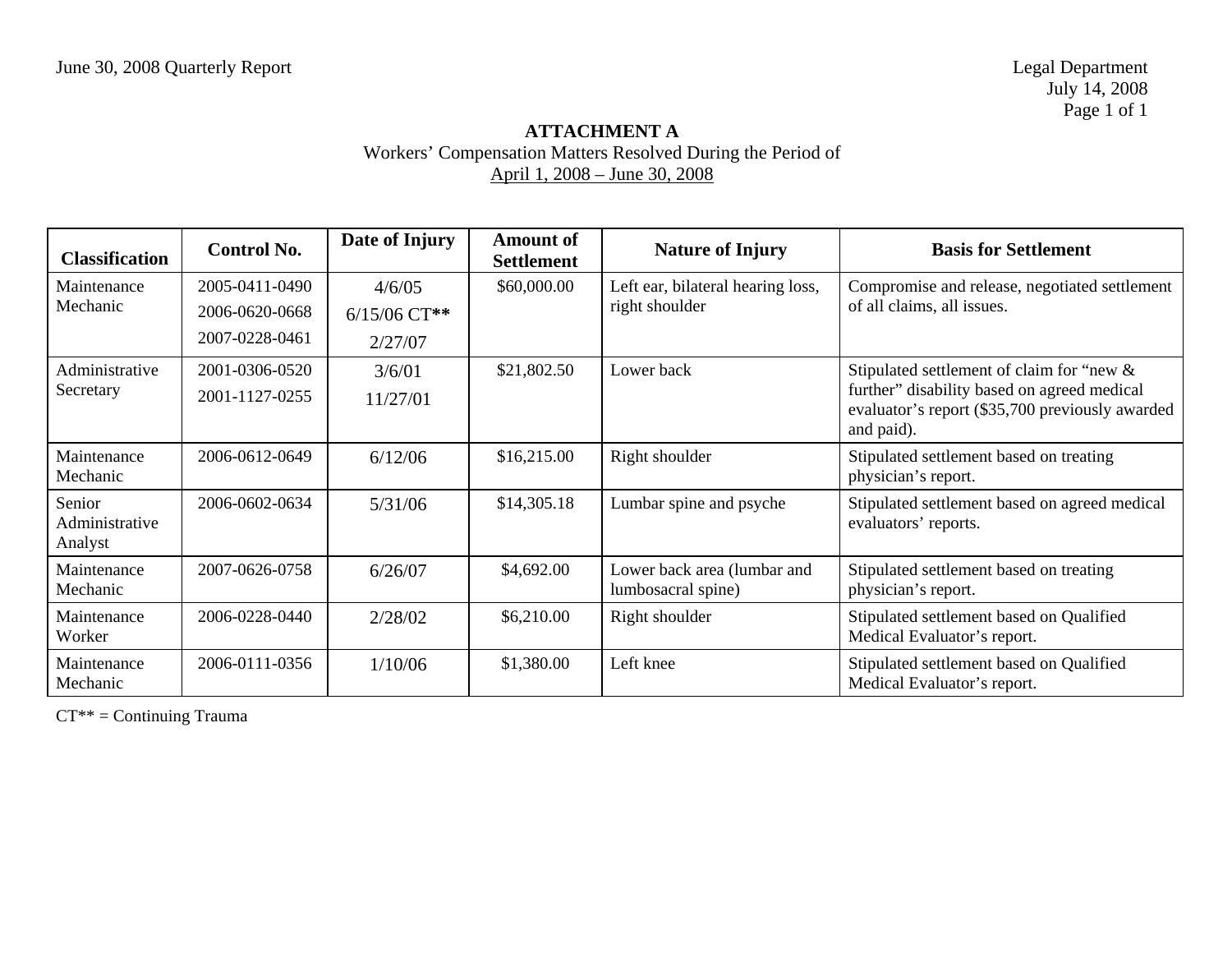### **ATTACHMENT B**  Claims Against Metropolitan During the Period of April 1, 2008 – June 30, 2008

| <b>Claimant</b>               | <b>Control No.</b><br>CW No. | <b>Amount of</b><br><b>Settlement</b> | <b>Incident Description</b>                                                                                                       | <b>Basis for Resolution</b>                                                                                                                                                                                     |
|-------------------------------|------------------------------|---------------------------------------|-----------------------------------------------------------------------------------------------------------------------------------|-----------------------------------------------------------------------------------------------------------------------------------------------------------------------------------------------------------------|
| Nida Supab                    | 2006-0830-0137<br>CW 1436529 | \$1,417.77                            | On 8/28/06, a District driver rear-<br>ended a third party vehicle.                                                               | The third party property damage claim was<br>settled based on evaluation of damages and the<br>repair estimate.                                                                                                 |
| <b>Frank Zizzo</b>            | 2007-1120-0333<br>CW1467179  | \$500.00                              | On $11/20/07$ , equipment that fell off<br>District vehicle struck and damaged a<br>third party vehicle.                          | The third party property damage was previously<br>settled with the insurance company for \$736.93.<br>This settlement was reimbursement for third<br>party's insurance deductible in the amount of<br>\$500.00. |
| Southern California<br>Edison | 2007-0925-0207<br>CW 1464577 | \$7,947.87                            | On 9/25/07, while District employees<br>were moving a crane they struck and<br>damaged Southern California Edison<br>power lines. | The third party property damage claim was<br>settled based on evaluation of damages and the<br>repair estimate.                                                                                                 |
| Louise St. Juste              | 2006-0110-0351<br>CW 1399445 | \$15,000.00                           | On 1/10/06, a District driver rear<br>ended a third party vehicle.                                                                | The third party property damage and bodily<br>injury claim was settled based on evaluation of<br>the cause, impact, damages, injury, medical<br>treatment type, and duration.                                   |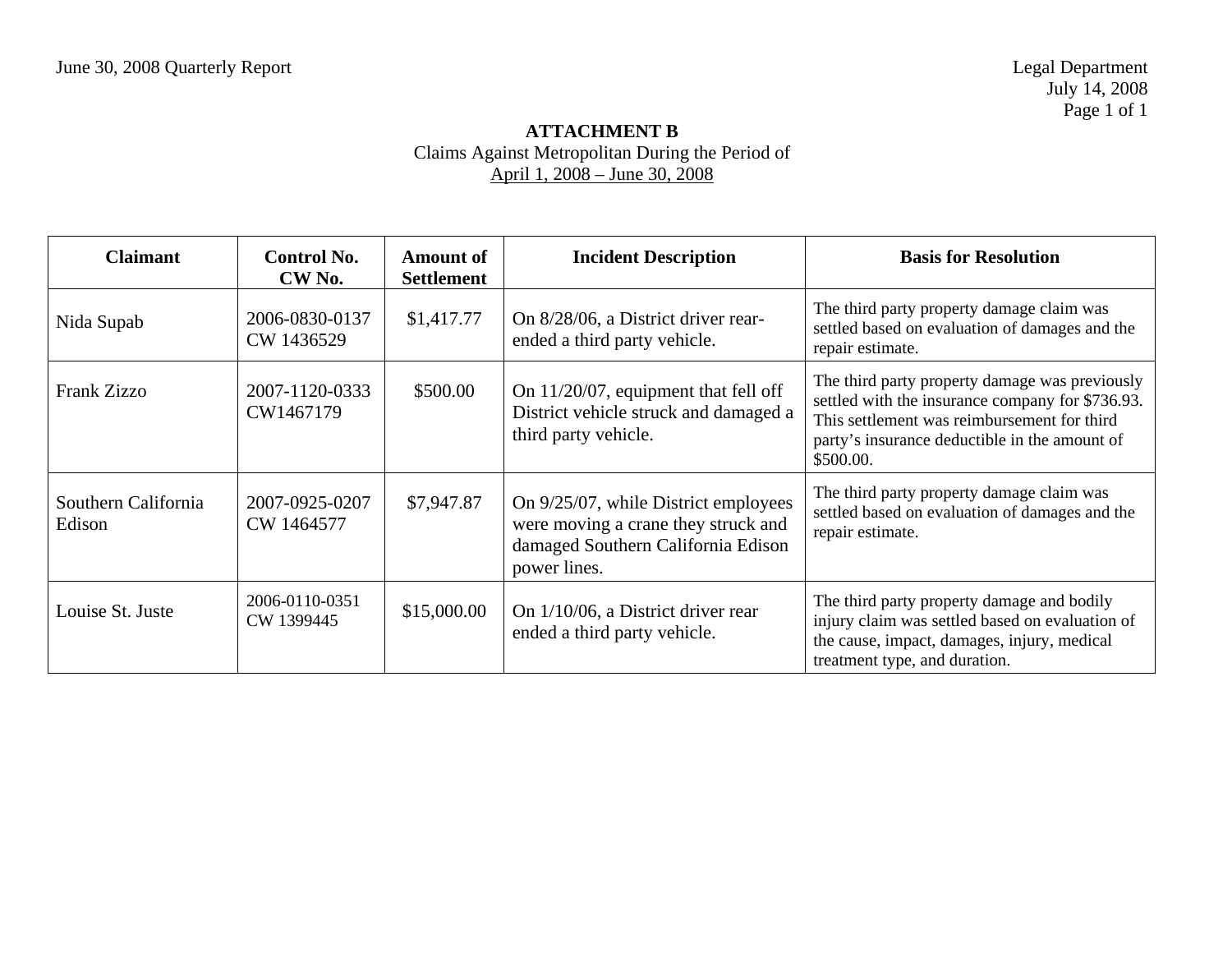### **ATTACHMENT C**

# Costs Collected During the Period of April 1, 2008 –June 30, 2008

| <b>Third Party or</b><br><b>Cause</b> | <b>Control No.</b><br>CW <sub>No.</sub> | <b>Damage</b><br><b>Amount</b> | <b>Incident Description</b>                                                         | <b>Basis for Costs Collected</b>                                                                                       |
|---------------------------------------|-----------------------------------------|--------------------------------|-------------------------------------------------------------------------------------|------------------------------------------------------------------------------------------------------------------------|
| Austin Middleton                      | 2007-0319-0511<br>CW1448541             | \$2,945.15                     | On 3/17/07, a third party driver struck<br>and damaged a section of District fence. | MWD negotiated with the third party and recovered<br>\$2,011.64, and wrote off the uncollected balance of<br>\$933.51. |
| Rita Navarre                          | 2007-1210-0365<br>CW 1469088            | \$775.00                       | On $12/1/07$ , a third party driver struck<br>and damaged District fence.           | The claim for property damage was paid in full by<br>the third party.                                                  |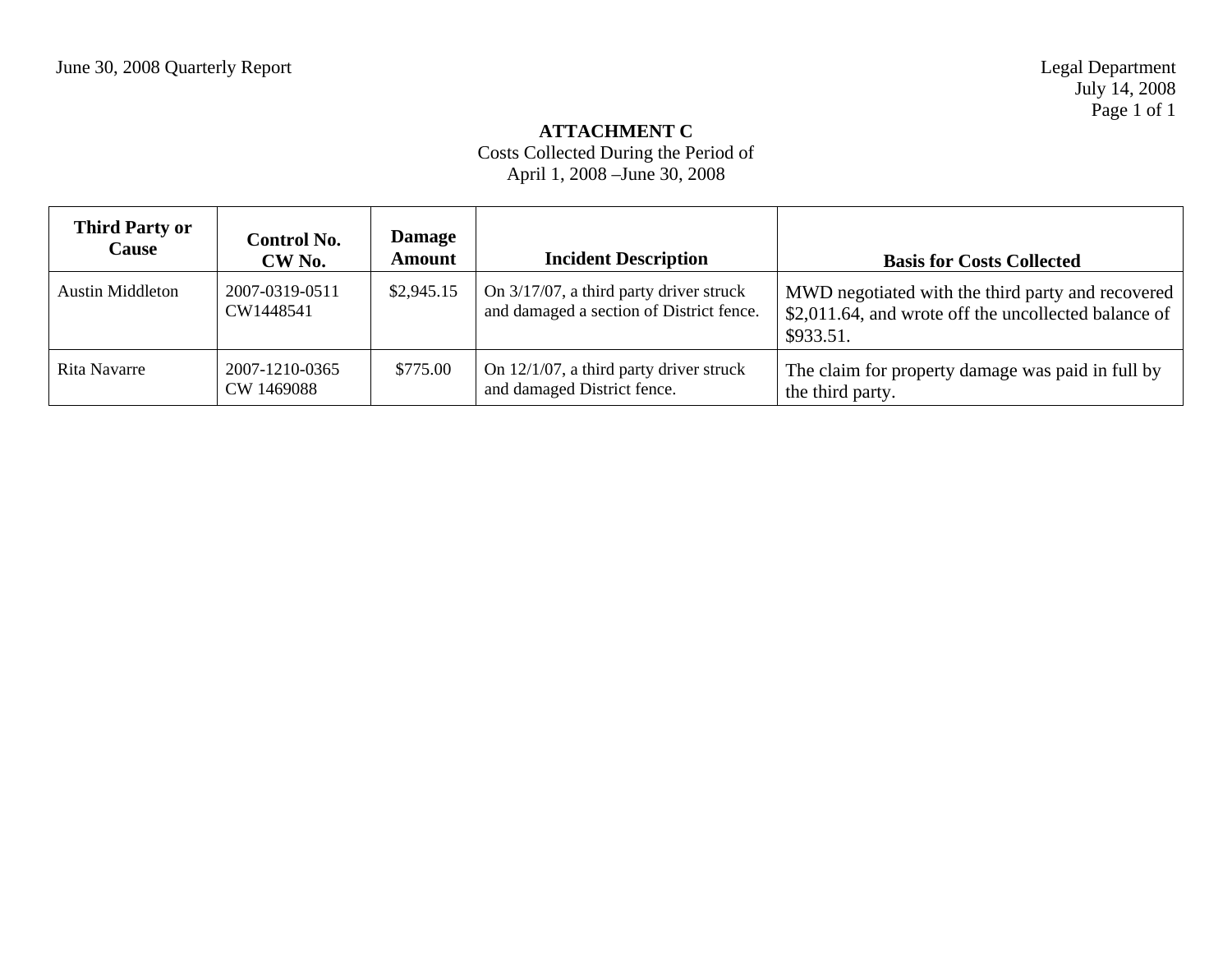July 14, 2008 Page 1 of 5

| <b>Third Party</b><br>or Cause     | <b>Control No.</b><br>CW <sub>No.</sub> | <b>Project</b><br>No. | <b>Damage</b><br><b>Amount</b> | <b>Incident Description</b>                                                                              | <b>Basis for Write-Off</b>                                                                                                | <b>Date</b><br><b>Written Off</b> |
|------------------------------------|-----------------------------------------|-----------------------|--------------------------------|----------------------------------------------------------------------------------------------------------|---------------------------------------------------------------------------------------------------------------------------|-----------------------------------|
| Keerwan<br>Rattanpan               | 2006-0106-0349<br>CW 1399444            | 761091                | \$2,621.09                     | On 1/6/08, a third party driver struck<br>and damaged District vehicle.                                  | The property damaged costs were<br>written-off because it was no longer cost<br>effective to continue collection efforts. | 6/4/08                            |
| Damage During<br>Use               | 2007-0319-0513<br>CW 1449397            | 761292                | \$7,193.81                     | On 3/16/07, District and third party<br>vehicles collided while merging into<br>the same lane.           | The property damage costs were written<br>off because the damage occurred during<br>the course and scope of employment.   | 6/4/08                            |
| Damage During<br>Use               | 2007-0510-0647<br>CW 1453688            | 761316                | \$730.50                       | On 5/10/07, District driver struck a<br>post, causing damage to District<br>vehicle.                     | The property damage costs were written<br>off because the damage occurred during<br>the course and scope of employment.   | 6/4/08                            |
| Unidentified<br><b>Third Party</b> | 2007-0522-0677<br>CW 1454268            | 761330                | \$1,090.90                     | On $2/1/07$ , an unidentified third party<br>damaged a District electric cart.                           | The property damage costs were written<br>off because the third party could not be<br>identified.                         | 6/4/08                            |
| Damage During<br>Use               | 2007-0628-0763<br>CW1465443             | 761334                | \$1,513.58                     | On 6/28/07, District driver struck a<br>post while attempting to park District<br>vehicle.               | The property damage costs were written<br>off because the damage occurred during<br>the course and scope of employment.   | 6/4/08                            |
| Damage During<br>Use               | 2007-0801-0073<br>CW 1462317            | 761351                | \$320.50                       | On 7/31/07, District driver struck a<br>wall and damaged District electric<br>cart.                      | The property damage costs were written<br>off because the damage occurred during<br>the course and scope of employment.   | 6/4/08                            |
| Damage During<br>Use               | 2007-0816-0105<br>CW1476990             | 761354                | \$227.98                       | On 8/14/07, road debris struck and<br>damaged the front windshield of<br>District vehicle.               | The property damage costs were written<br>off because the damage occurred during<br>the course and scope of employment.   | 6/4/08                            |
| Wear and Tear<br>of Equipment      | 2007-0830-0147<br>CW1461135             | 761364                | \$550.00                       | On 8/22/07, bathroom plumbing in a<br>District house leaked water and<br>damaged the carpet and padding. | The property damage costs were written<br>off because the damage occurred due to<br>wear and tear of equipment.           | 6/4/08                            |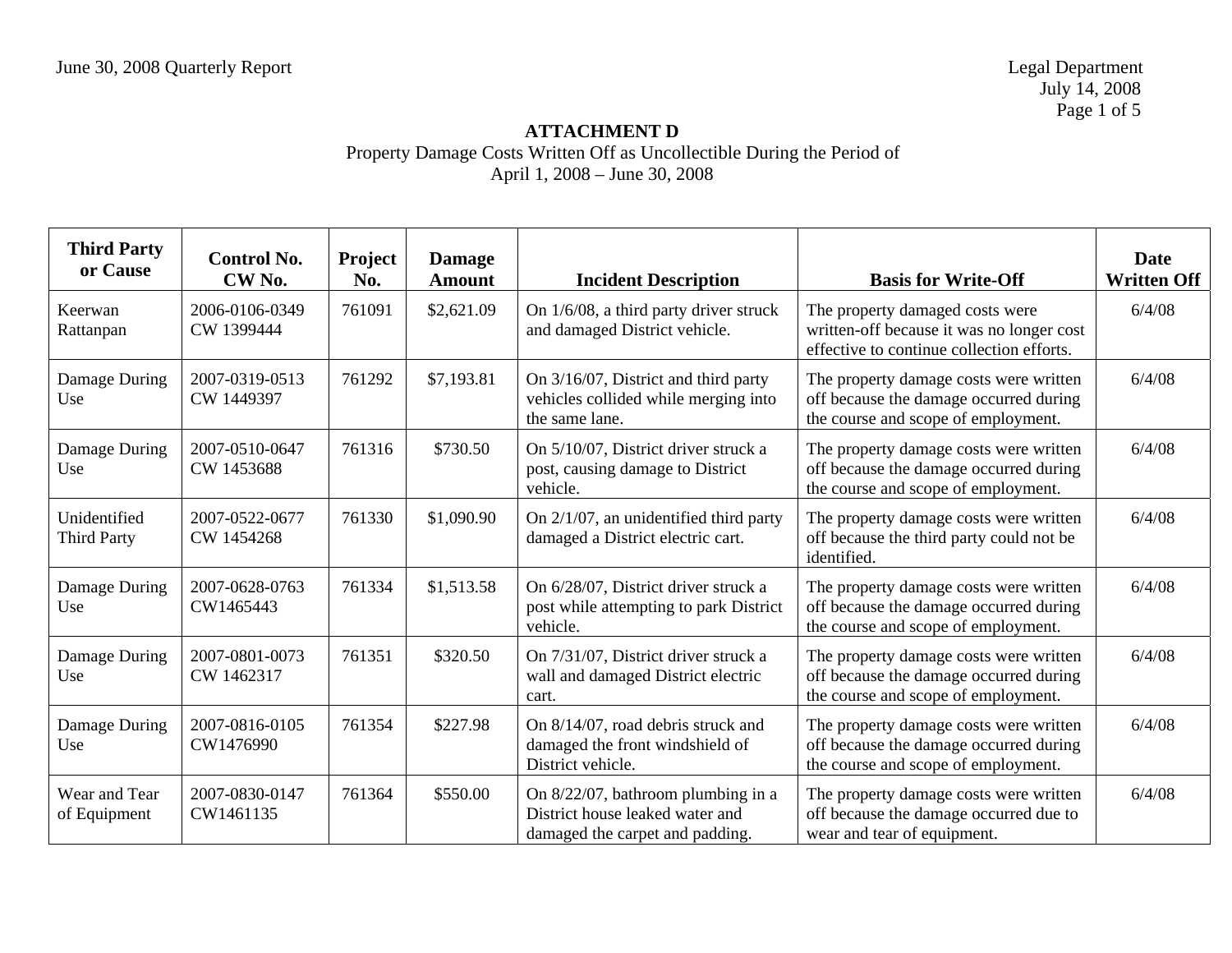July 14, 2008 Page 2 of 5

| <b>Third Party</b><br>or Cause     | <b>Control No.</b><br>CW No. | Project<br>No. | <b>Damage</b><br><b>Amount</b> | <b>Incident Description</b>                                                                                        | <b>Basis for Write-Off</b>                                                                                              | <b>Date</b><br><b>Written Off</b> |
|------------------------------------|------------------------------|----------------|--------------------------------|--------------------------------------------------------------------------------------------------------------------|-------------------------------------------------------------------------------------------------------------------------|-----------------------------------|
| Unidentified<br><b>Third Party</b> | 2007-0910-0167<br>CW 1461317 | 761371         | \$380.01                       | On 9/10/07, an unidentified third<br>party driver struck the side mirror of<br>District vehicle.                   | The property damage costs were written<br>off because the third party could not be<br>identified.                       | 6/4/08                            |
| Unidentified<br><b>Third Party</b> | 2007-0910-0169<br>CW 1461271 | 761374         | \$1,140.00                     | On 8/24/07, an unknown third party<br>driver struck and damaged a section<br>of District fence.                    | The property damage costs were written<br>off because the third party could not be<br>identified.                       | 6/4/08                            |
| Damage During<br>Use               | 2007-0927-0211<br>CW1463757  | 761378         | \$308.51                       | On 9/25/07, District driver struck a<br>third party vehicle and damaged the<br>side mirror on the District vehicle | The property damage costs were written<br>off because the damage occurred during<br>the course and scope of employment. | 6/4/08                            |
| <b>Act of Nature</b>               | 2007-1022-0267<br>CW 1464779 | 761386         | \$1,523.17                     | On 10/20/07, high winds caused<br>damage to District vehicle door and<br>hinges.                                   | The property damage costs were written-<br>off because the damage was due to an<br>act of nature.                       | 6/4/08                            |
| Damage During<br>Use               | 2007-1206-0355<br>CW 1468306 | 761408         | \$561.51                       | On 11/29/07, a District driver struck<br>road debris and caused damage to<br>District vehicle.                     | The property damage costs were written<br>off because the damage occurred during<br>the course and scope of employment. | 6/4/08                            |
| Unidentified<br><b>Third Party</b> | 2008-0128-0467<br>CW 1471917 | 761436         | \$1,236.61                     | On 1/25/08, an unknown third party<br>driver struck and damaged District<br>vent stack.                            | The property damage costs were written<br>off because the third party could not be<br>identified.                       | 6/4/08                            |
| Unidentified<br><b>Third Party</b> | 2008-0228-0539<br>CW 1471923 | 761451         | \$258.55                       | On 2/28/08, an unknown third party<br>broke District vehicle window and<br>stole a District laptop computer.       | The property damage costs were written<br>off because the third party could not be<br>identified.                       | 6/4/08                            |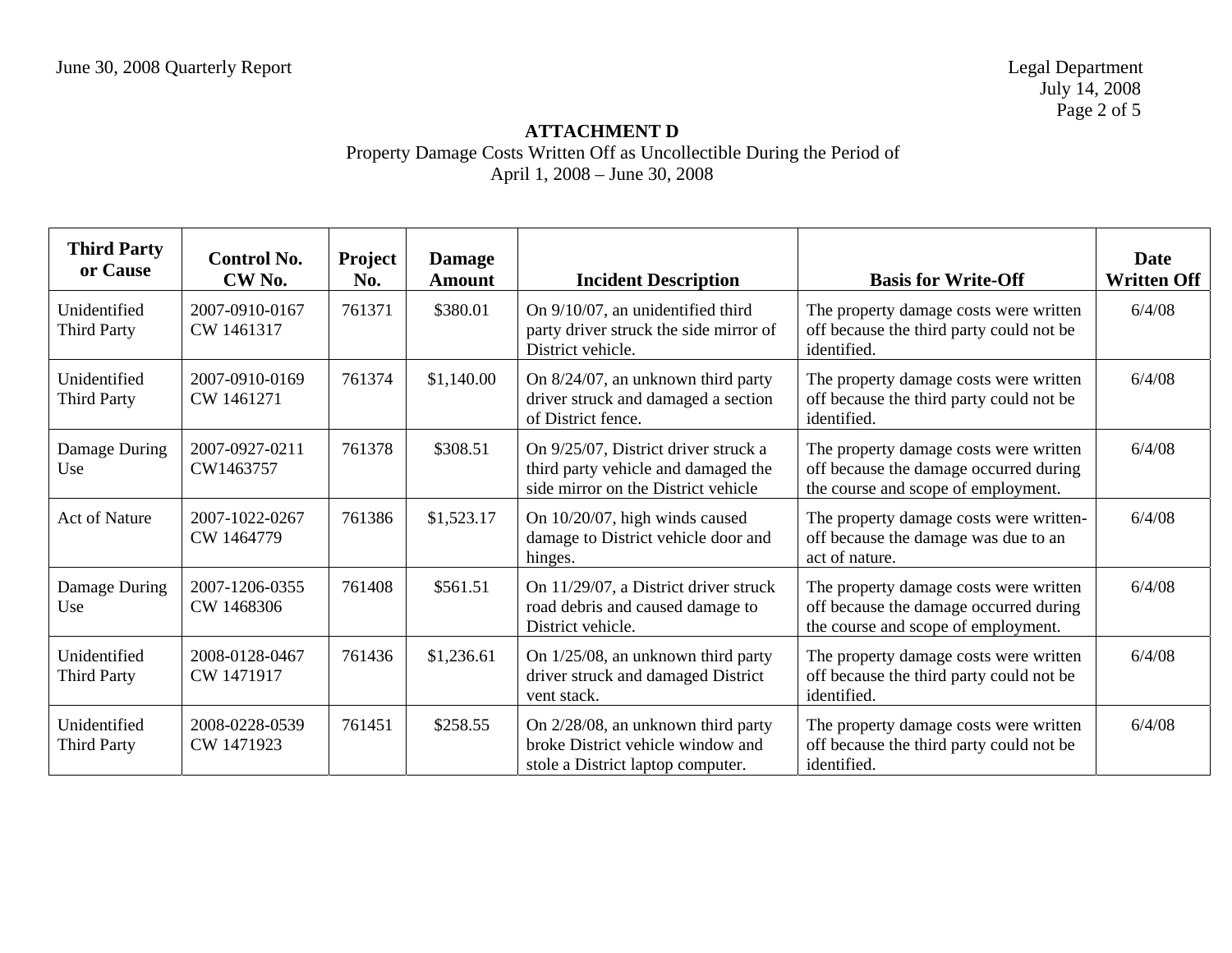July 14, 2008 Page 3 of 5

| <b>Third Party</b><br>or Cause     | <b>Control No.</b><br>CW <sub>No.</sub> | Project<br>No. | <b>Damage</b><br><b>Amount</b> | <b>Incident Description</b>                                                                                | <b>Basis for Write-Off</b>                                                                                                                                                                              | <b>Date</b><br><b>Written Off</b> |
|------------------------------------|-----------------------------------------|----------------|--------------------------------|------------------------------------------------------------------------------------------------------------|---------------------------------------------------------------------------------------------------------------------------------------------------------------------------------------------------------|-----------------------------------|
| Damaged<br>During Use              | 2007-0925-0207<br>CW 1464577            | 761377         | \$10,384.76                    | On 9/25/07, District crane operator<br>struck Southern California Edison<br>power lines and damaged crane. | The property damage costs were written<br>off because the damage occurred during<br>the course and scope of employment.<br>SCE's property damage claim was also<br>settled as reported in Attachment B. | 6/4/08                            |
| Unidentified<br><b>Third Party</b> | 2008-0130-0474<br>CW 1470632            | 761439         | \$975.76                       | On 1/27/08, an unknown third party<br>hit and damaged District air release<br>pipe.                        | The property damage costs were written<br>off because the third party could not be<br>identified.                                                                                                       | 6/23/08                           |
| Unidentified<br><b>Third Party</b> | 2008-0205-0484<br>CW 1470631            | 761441         | \$720.00                       | On 2/4/08, an unknown third party<br>damaged District fence.                                               | The property damage costs were written<br>off because the third party could not be<br>identified.                                                                                                       | 6/23/08                           |
| Unidentified<br><b>Third Party</b> | 2007-1105-0300<br>CW 1478497            | 761397         | \$950.00                       | On 11/5/07, an unknown suspect cut<br>and removed MWD fence.                                               | The property damage costs were written<br>off because the third party could not be<br>identified.                                                                                                       | 6/23/08                           |
| Damage During<br>Use               | 2007-1212-0370<br>CW 1469084            | 761415         | \$351.32                       | On 12/11/07, a District driver hit<br>parking post causing damage to<br>District vehicle.                  | The property damage costs were written<br>off because the damage occurred during<br>the course and scope of employment.                                                                                 | 6/23/08                           |
| Damage During<br>Use               | 2007-1024-0274<br>CW 1464957            | 761393         | \$472.63                       | On 10/22/07, a District driver backed<br>into District warehouse garage door<br>causing damage.            | The property damage costs were written<br>off because the damage occurred during<br>the course and scope of employment.                                                                                 | 6/23/08                           |
| Damage During<br>Use               | 2008-0304-0552<br>CW 1473215            | 761456         | \$1,424.03                     | On 3/4/08, a District driver backed<br>tractor into District vehicle.                                      | The property damage costs were written<br>off because the damage occurred during<br>the course and scope of employment.                                                                                 | 06/23/08                          |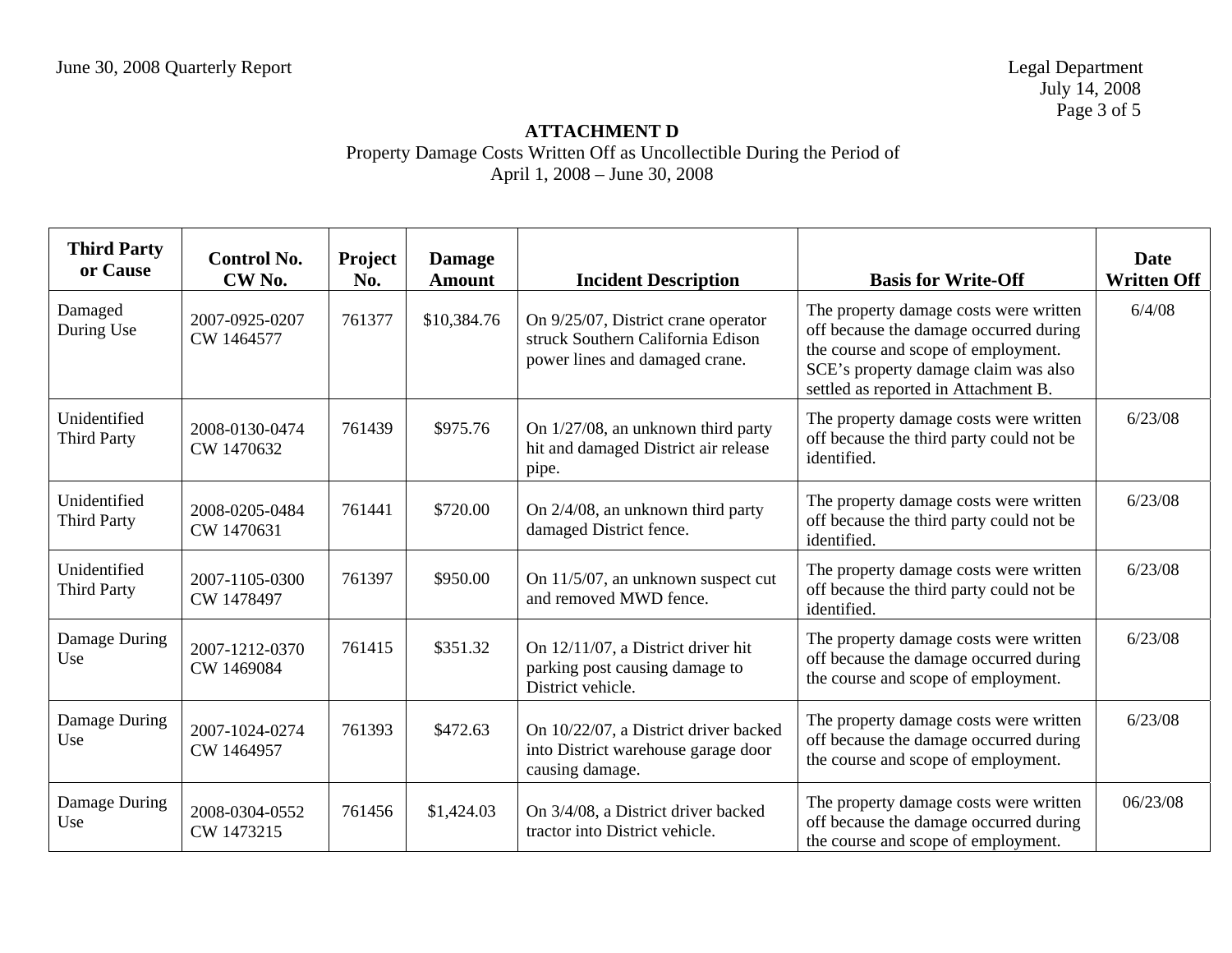| <b>Third Party</b><br>or Cause     | <b>Control No.</b><br>CW <sub>No.</sub> | <b>Project</b><br>No. | <b>Damage</b><br><b>Amount</b> | <b>Incident Description</b>                                                                                      | <b>Basis for Write-Off</b>                                                                                              | <b>Date</b><br><b>Written Off</b> |
|------------------------------------|-----------------------------------------|-----------------------|--------------------------------|------------------------------------------------------------------------------------------------------------------|-------------------------------------------------------------------------------------------------------------------------|-----------------------------------|
| Damage During<br>Use               | 2008-0117-0454<br>CW 1470546            | 761429                | \$4,223.15                     | On 1/17/08, pipeline was struck and<br>damaged while maintenance on<br>District pipeline was being<br>performed. | The property damage costs were written<br>off because the damage occurred during<br>the course and scope of employment. | 6/23/08                           |
| <b>Act of Nature</b>               | 2007-1010-0242<br>CW 1463788            | 761380                | \$1,140.50                     | On 10/4/07, high winds damaged<br>District vehicle door.                                                         | The property damage costs were written-<br>off because the damage was due to an<br>act of nature.                       | 6/23/08                           |
| Unidentified<br><b>Third Party</b> | 2008-0305-0562<br>CW 1473219            | 761462                | \$7,500.00                     | On 3/5/08, an unknown suspect<br>removed District fence.                                                         | The property damage costs were written<br>off because the third party could not be<br>identified.                       | 6/23/08                           |
| Unidentified<br>Third party        | 2008-0327-0618<br>CW 1473552            | 761479                | \$788.87                       | On 3/26/08, an unknown third party<br>struck and damaged District vent<br>stack.                                 | The property damage costs were written<br>off because the third party could not be<br>identified.                       | 6/23/08                           |
| Unidentified<br>Third party        | 2008-0221-0534<br>CW 1471682            | 761450                | \$825.42                       | On 2/20/08, an unknown third party<br>damaged District basin discharge<br>pipe.                                  | The property damage costs were written<br>off because the third party could not be<br>identified.                       | 6/23/08                           |
| Damage During<br>Use               | 2008-0313-0584<br>CW 1474268            | 761467                | \$775.79                       | On 3/12/08, a District driver backed<br>into a post.                                                             | The property damage costs were written<br>off because the damage occurred during<br>the course and scope of employment. | 6/23/08                           |
| Damage During<br>Use               | 2007-1227-0406<br>CW 1468680            | 761422                | \$3,752.72                     | On 12/27/07, a District driver backed<br>into a post.                                                            | The property damage costs were written<br>off because the damage occurred during<br>the course and scope of employment. | 6/23/08                           |